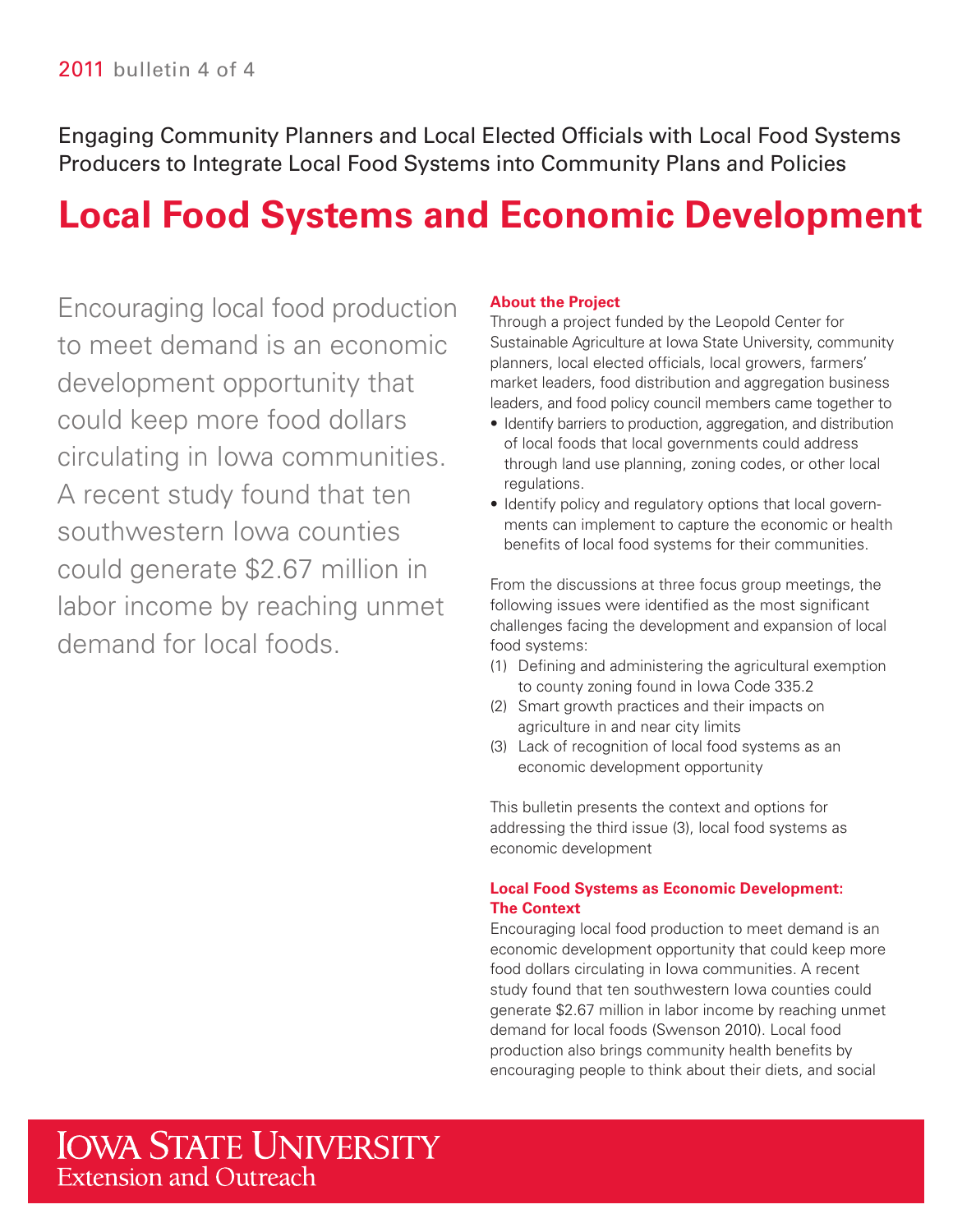benefits through farmers' markets and harvest festivals. Despite a slow economy, Iowa added 28 farmers' markets in 2009.

Other studies also have found that local food can have a significant local economic impact. In Iowa, studies by Otto and Varner (2005) and Swenson (2006) document the economic benefit and potential of local food systems to local farmers and the local economy.

 with more conventional commercial or industrial development. Furthermore, the number of jobs created and the property taxes generated for local governments by agricultural lands are lower than those generated by commercial and industrial Despite their contribution to local economies, local market farms are commonly overlooked in economic development plans primarily because growing local food is not seen as a serious economic development strategy when contrasted development. As a result, local market farmers are rarely provided economic development assistance, and Iowa communities miss out on the potential economic benefits of expanded local foods systems.

 City and county planners could help capture these economic benefits for their communities through policies that promote government official in the focus groups described a possible their defnition of local economic development. Adapting a critical mass of local food production and distribution activities in their area, which could lead to opportunities for light processing and value-added activities. One county goal of "125 new farmers in our county over the next five years," although local economic development officials in that county did not see adding new farmers as fitting in economic development concepts to local foods could involve creating incentives for developers to incorporate farmland into mixed-density developments.

 sights and case studies on integrating agriculture and devel- opment. In Iowa,Turtle Farms CSA near Granger is currently One example of local food as economic development is the 668-acre Prairie Crossing residential and mixed-use conservation project 45 miles northwest of Chicago, which incorporates a 100-acre certifed organic farm/community garden and local market into its design. Their recent publication, Building Communities with Farms, provides inexploring a cohousing community concept to integrate growing local foods into a new residential development.

 Although farming is by nature a spatially distributed activity, infrastructure for mentoring new farmers and for aggregation value-added activities such as aggregation and processing benefit from spatial clustering. Planners could leverage existing economic development incentives to enable the creation of "food and farm development districts," where and processing could be located. The Intervale Center, a

 area greenbelt, is an example of the food and farm which include an incubator model to help new growers, could be replicated in Iowa. nonprofit that for over 20 years has provided mentoring and value-added infrastructure in a Burlington, Vermont development district concept. Intervale's Farm Programs,

 For local food to emerge as a viable economic development strategy, it will be important that the economic development community recognize local market operations as economic In Iowa, the Marshalltown Community College runs a beginning-farmer mentoring program and has explored opportunities for the addition of light processing facilities. development. Planners can play a role in advocating for and demonstrating the validity of this concept.

#### **Local Food Systems as Economic Development: New Opportunities**

 greater health, environmental, economic, and social benefts. fair, and affordable food. "Agriculture is no longer the simple commodity industry it was long ago, when the only avenue Entrepreneurship is growing at the food system level, because demand is growing for food that comes with This leads to economic development opportunities on at least three fronts. First, small traditional commodity-agriculture farms are finding it difficult to compete effectively in the long and consolidated national and global supply chains that have come to dominate the food system. For example, 75 percent of Michigan's total agricultural sales come from just 6 percent of its farms. More than half of Michigan's farms lose money every year, particularly those midsized farms that are too big for some of the smaller scale opportunities in direct marketing and too small to compete in national and global supply chains (Cantrell and Lewis, 2011). Significant market opportunities exist for these smaller producers, however, because consumers and institutions are increasingly asking for healthy, green, for farmer success was increasing productivity and yield. The farmer does not have to be a price taker and can take advantage of unique market opportunities." (Adelaja, 2006). In this new environment, local market farms can increase revenues, and add to the overall economic well-being of local communities, by reaching new customers locally: households, nearby schools and institutions, and grocery stores.

Second, new local and regional distributors are needed to start businesses and open new market channels for local market farms. The challenge faced by local market farm entrepreneurs across the country is the fact that little food system infrastructure exists between the roadside-stand direct-marketing option and the large-scale global supply chain option. Not only are facilities such as small-batch processing needed to build shorter, regional supply chains, but also services from enterprises that aggregate farm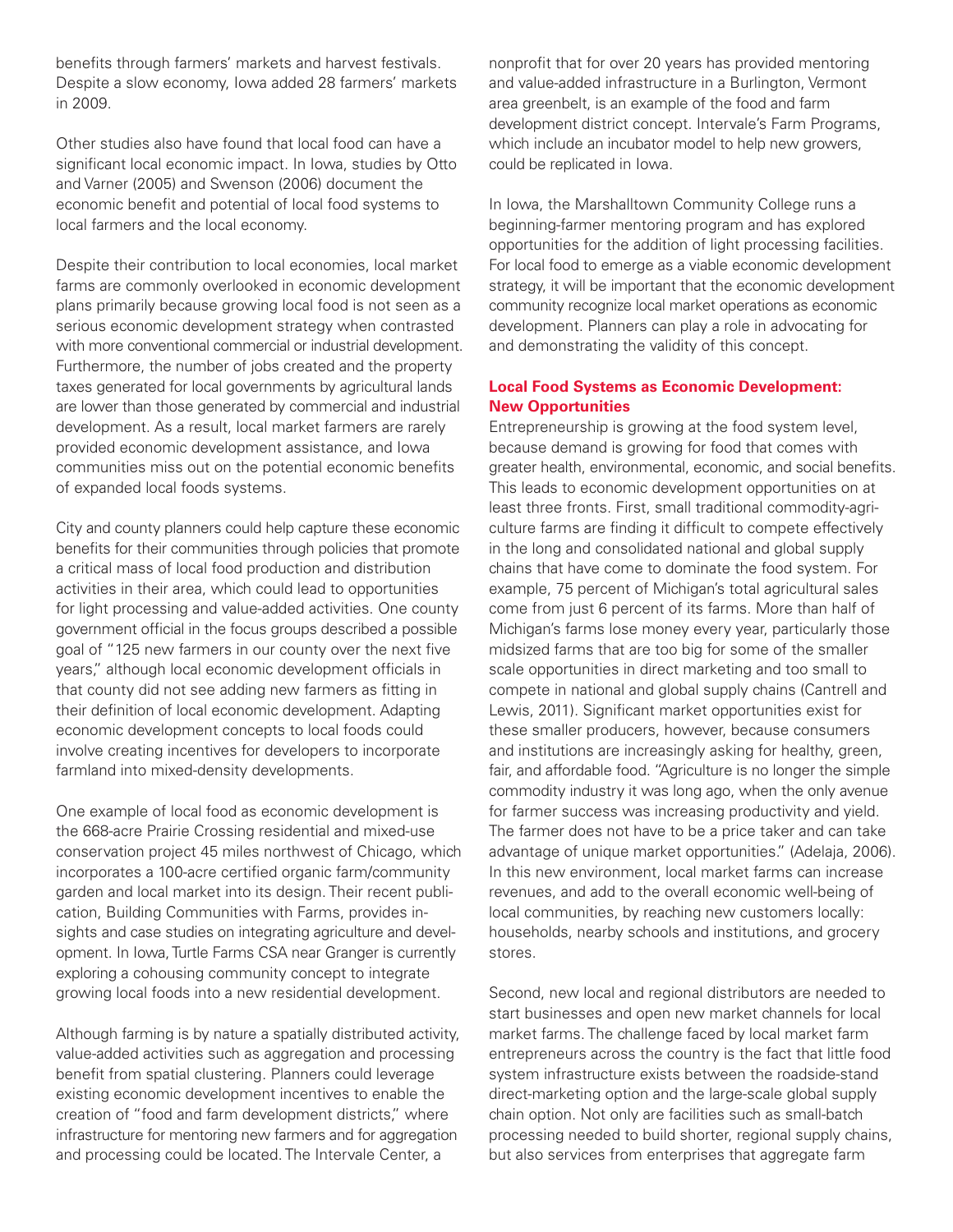and consistency that grocers, restaurants, and other buyers products (Cantrell and Lewis, 2011). Aggregation allows producers to combine their products to deliver the quantity need. It also calls for midscale washing, grading, storage, packing and similar facilities that, for the most part, do not exist. The need for these services creates significant economic development opportunities for states and communities willing to invest in the attraction and retention of regional food "middlemen." For example, Local Harvest Supply is a relatively new firm in eastern lowa (there may be others) that is actively seeking out growers to purchase their products and then aggregate with other growers' products to meet the demands of large retailers and institutions.

 business investment when good food and strong farms help Third, a community is in a better position to win new define it as a quality place to live. Today many successful businesses—with their roots in the knowledge economy are locating where people want to live, rather than where firms will simply find the lowest labor costs or fewest regulations. Local food production and access, including fresh foods in local markets and restaurants considered by many as a quality of life factor, could be a key component in a business attraction and retention strategy.

A number of ideas and strategies have been suggested in various reports to integrate local food systems into broader state and local government economic development efforts.

Minneapolis, Minnesota:

- Support and potentially enhance the Homegrown Minneapolis Business Development Center, a pilot program aimed at encouraging local food system entrepreneurs.
- Conducting a market analysis and economic impact analysis of urban agriculture.
- • Considering access to farmers markets during long-range transportation planning.
- Exploring opportunities for an urban agriculture demo stration project that incorporates new development and food production.
- Considering the inclusion of farmers markets and community gardens when Requests for Proposals are sought for larger-scale new development on city-owned parcels.
- Maintain a particular emphasis on currently underserved areas when planning local food systems.

State of Michigan:

- • Facilitate interaction of buyers, sellers, and others in new, shorter supply chains, which require more communication and collaboration than conventional, long-distance supply chains, where food producers and food buyers rarely meet.
- Target business incentives and investment at the new sizes and types of equipment, facilities, and services that

regional supply chains require to fit their midscale volumes and more identity-preserved products.

- entrepreneurs need to best navigate emerging good food • Provide relevant research and other assistance that markets that is not yet available from local and state agencies tasked with business development.
- Reform regulatory approaches to match the level of oversight with the level of relative risk.
- Encourage chambers of commerce and the Department of Economic Development to develop a source of funding and training for food system entrepreneurs.
- organizations to identify, establish, and support community • Work with university extension and nonprofit kitchens to add value to local produce and provide access to healthy food in underserved areas. Change zoning restrictions where applicable in support of such efforts
- • Increase the numbers of farmers' markets and community gardens by partnering with local food systems councils and universities to provide technical assistance and identify sources of start-up funding.
- Support grocery stores and farmers markets in underserved areas to acquire the technology to accept federal supplemental nutrition assistance program dollars.

Cleveland, Ohio:

- Allow limited on-site sales from community gardens and on-site sales from market gardens.
- • Propose a two to three acre urban agriculture incubator that would lease half-acre plots to agriculture entrepreneurs.

Oakland, California:

- Establish Food Retail Enterprise Zones, where healthy food retailers in distressed neighborhoods are exempted from city business taxes.
- Develop Green and Healthy Oakland certification for businesses that stock nutritious, locally grown foods.

Dane County, Wisconsin:

- Help county extension staff organize a network of county farmers' market managers to create new markets, address the viability of existing markets and expand access to farmers' markets.
- Partner with the University of Wisconsin's farm-to-school program by contacting and informing school district food service managers about the program.
- • Work with the city of Madison to provide land acquisition and development assistance for a Central Agriculture and Food Facility where local producers could consolidate, process, and store produce for transportation to area markets and institutional buyers.

#### **Conclusion**

Growing local foods on a city's prime commercial and industrial land is not economically viable, according to Iowa